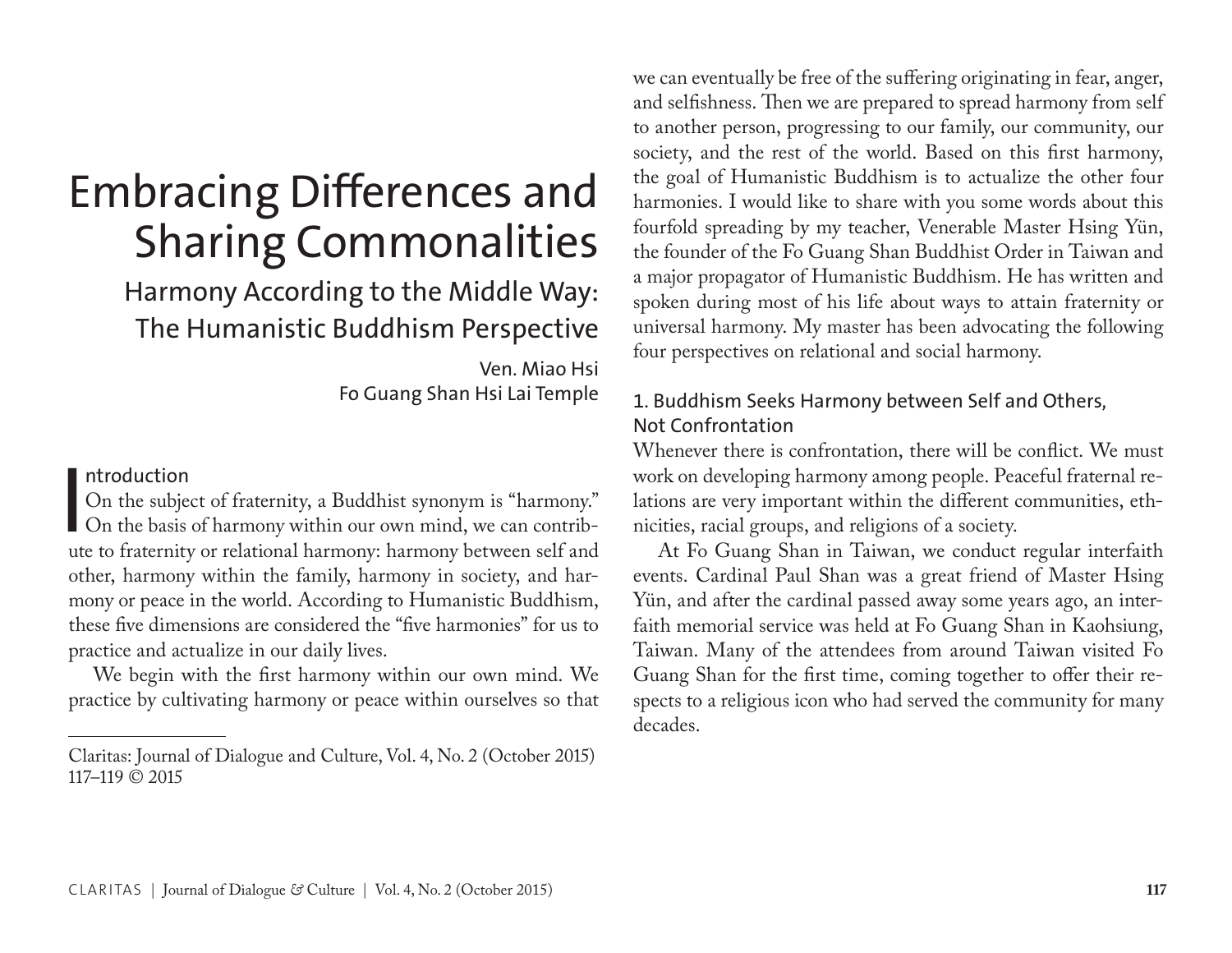# 2. Buddhism Seeks to Embrace Differences, Not Impose a Sameness that Everyone Must Adopt

In this world, there are many different objects, ideas, traditions, groups, and institutions. It is only natural that there would be a multitude of religions in the world. Just as we all have different family names and backgrounds, we of different religions can still be friends who mutually support and kindly interact with each other in the spirit of fraternity. Difference is necessary. Like the clothes we wear, their different colors, styles, and designs bring a kind of beauty to life. We certainly live in a colorful world! Not being the same is truly very good, very beautiful. We appreciate flowers and plants because of their different colors, sizes, and shapes. That should also go for people and all matters in the world.

# 3. Buddhism Recognizes the Middle Way, Dependent Origination, and Mutual Respect for Each Other

The Middle Way means being unbiased or impartial and not being polarized. It is difficult for most, if not all, people to accept extremism on any matter. When we following the Middle Way, we need to be courteous, responsible, and hard working. Living the Middle Way, we should not be cold and indifferent or overly passionate. We should not be wasteful, even if we have a lot of money; nor should we be tight-fisted if we have too little money.

In understanding dependent origination, we can appreciate that a country or a family should not be divided or for any reason. Just like the five fingers of our hand, they have to join together and work in collaboration in order to be strong and useful. An example of dependent origination manifesting in daily life is the common occurrence of people fighting over their family fortune. Should a family with four siblings cut the dining table into four parts in the name of equality? No. It is crucial that they all act in accord with their fraternal relations as brothers and sisters and with respect and love, supporting and accepting each other. Then they can experience harmony in the family, especially after their loved one has died. In the larger context of society, we should not exclude another person, or another community of persons, since they too or our brothers and sisters. Would such exclusion be good for our communities and society?

We cannot exist alone in this world. We need the support of people from various fields, trades, and professions. We need farmers to grow our food and manufacturers to provide us with clothes and amenities like computers. Without others, how are we going to survive? It is important to appreciate the significance of dependent origination and the Middle Way. Hence, it is critical for us to make positive fraternal connections based on broad affinities with others.

4. Buddhism Seeks Peaceful Coexistence, Not War and Killing Life is not just for our own individual existence. Everyone is interdependent. Therefore, Buddhists do not advocate war and killing. War only kills, injures, and displaces people as well as other living beings, destroying beautiful places that people consider home. Many people in the world have endured long periods of war. As a result, they have had to escape from destruction and killing with no safe place to go. They live in endless suffering due to fear, hunger, and diseases. The children have had to endure life without necessary schooling and the elderly without proper health care. To attain social fraternity or harmony and peace in the world, Buddhism wishes for the end of all wars.